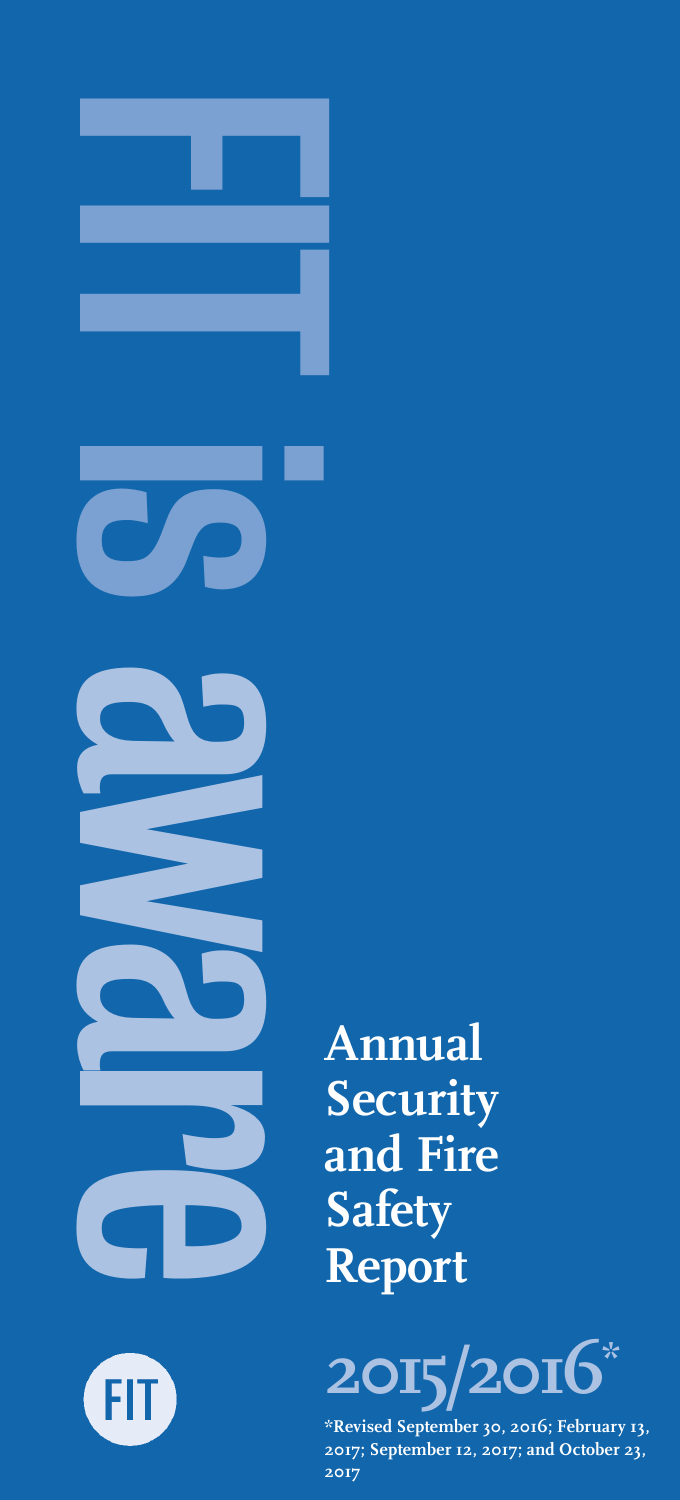The Fashion Institute of Technology, a State University of New York college of art and design, business and technology, is a community of approximately 10,000 full- and parttime students.

At FIT, the safety and well-being of students, faculty, staff, and visitors are of paramount importance. A safe and secure environment can only be achieved through the cooperation of all members of the college community. This publication is a part of the college's efforts to ensure that this collaborative endeavor is effective. It is published in compliance with the Jeanne Clery Disclosure of Campus Security Policy and Campus Crime Statistics Act, which requires all post-secondary institutions receiving federal aid to provide their communities with an annual report about crime statistics and policies.

Read this report carefully and use the information to help foster a safe environment for yourself and others. Helpful phone numbers are provided on the inside back cover of this booklet. The Department of Public Safety at FIT can be reached at 212 217.4999 and is headquartered on the fourth floor of the Fred P. Pomerantz Art and Design Centr, Room D<sub>442</sub>.

### Reporting Crime and Emergencies

The Fashion Institute of Technology recognizes the preventive value of the timely publication of reported crimes and encourages students, faculty, and staff to report offenses promptly to their respective Public Safety office, deans, and directors:

Director of Public Safety, 212 217.4999 Department of Public Safety (Emergency) 212 217.7777 Dean of Students, 212 217.3800 Director of Residential Life, 212 217.3900

Public Safety personnel at the Fashion Institute of Technology are given classroom and on-site training once a year. This training includes Security Awareness Presentation, Role of the Security Supervisor, Emergency Situations, Campus Community Relations, Sexual Harassment at the Workplace, Legal Power of Limitations, and Report Writing. FIT also enjoys a close relationship with the members of the New York City Police Department's 10th Precinct. Response calls from FIT are handled quickly and efficiently. The officers of the 10th Precinct are sensitive to students' needs and act accordingly when on campus.

### DEPARTMENT OF PUBLIC SAFETY

### Academic and Administrative Buildings

Along with a strong presence in the streets, Public Safety personnel check all visitors for valid and current FIT identification cards at every building lobby. Individuals are not allowed into the facility without valid ID, unless they comply with visitor procedures.

Public Safety guards do not have the power to arrest and will call the New York City Police Department as necessary.

In addition to its presence in the lobbies, the Department of Public Safety frequently inspects each building, floor by floor. This practice affords added safety to students, faculty, and staff. Public Safety also utilizes sophisticated electronic equipment 24 hours a day, seven days per week to videotape all entries into residence halls and academic buildings.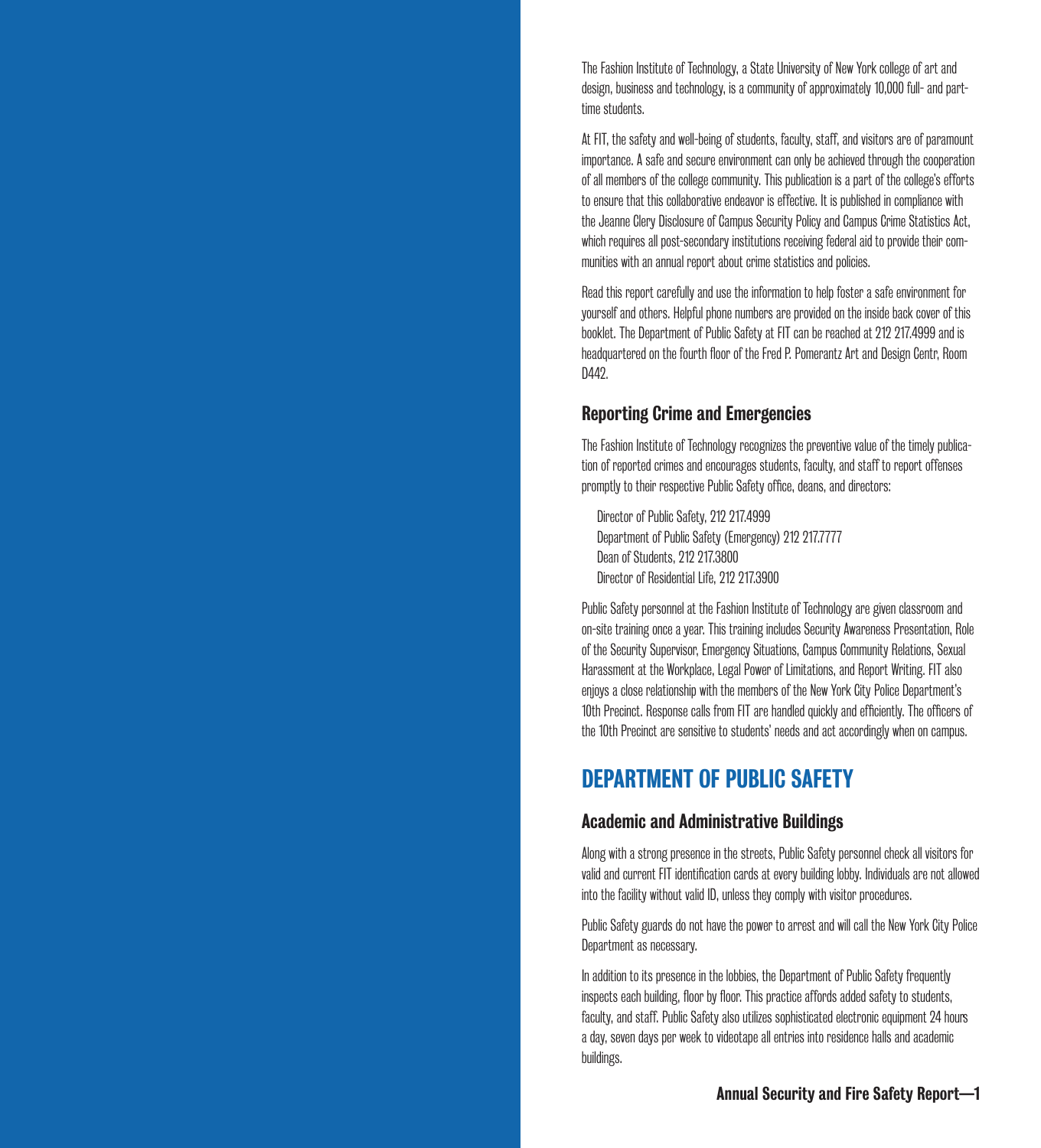### Residence Halls

Each residence hall is staffed by Public Safety personnel 24 hours a day, seven days a week, when students are in residence. Personnel are trained to adhere to strict visitation policies regarding entrance into the halls and other academic buildings. Supervisors routinely inspect and monitor individual security post assignments over the course of each shift to ensure that policies and procedures are followed. Public Safety works closely with members of Residential Life, who are also on duty 24 hours a day, seven days a week. Students may bring visitors to their rooms but they must first comply with the college's visitation policies. The visitor must be properly signed in and must have a valid photo ID that is left with the lobby security personnel until departure.

### West 27th Street

FIT's midtown Manhattan location is a busy one. To enhance safety, a gate is used to close 27th Street to regular vehicular traffic from 7 am to 6 pm, Monday through Friday, and speed bumps are located on the street to slow all permitted vehicular traffic. These conditions allow students to cross from academic buildings to their residences as safely as possible without having to worry about heavy midtown traffic.

### Emergency Telephones

The college has installed emergency telephones and intercoms in all facilities and residence halls. The moment any red emergency phone is removed from the cradle, or any red intercom call button is pressed, Public Safety can identify the caller's place of origin and dispatch personnel immediately to the scene.

**Blue Emergency Phones:** Blue emergency phones are located around campus. They connect directly to FIT's Department of Public Safety and do not require dialing a number. You can find the phones in the following locations: 1) outside Dubinsky on 27th Street, 2) outside Pomerantz on 27th Street, 3) outside Goodman on 26th Street, 4) outside Pomerantz on 28th Street, 5) outside Dubinsky on 28th Street, and 6) outside Feldman on 28th Street.

### Timely Warnings

in the following locations: 1) outside Dubinsky on 27th Street, 2) outside Pomperantz on<br>Street, 3) outside Goodman on 26th Street, 4) outside Pomperantz on<br>side Dubinsky on 28th Street, and 6) outside Feldman on 28th Stre The president of FIT has established a President's Cabinet communications protocol for timely notification of the college community of a serious incident when warranted. The emergency response protocols and procedures are listed by event in the Crisis Management and Disaster Preparedness Plan. Depending on the situation, the college will communicate with the FIT community using email, FIT Alert, text messaging, the public address system, postings on the college's website, and the college's emergency phone line, 212 217.7792.

### Fire Safety

Working closely with the Department of Public Safety are on-site maintenance engineers proficient in fire alarm systems. In the event of a fire or fire alarm activation, Public Safety and maintenance personnel respond to the scene. FIT has a fire evacuation plan as well as evacuation plans for other emergencies. It is the responsibility of all FIT personnel, working together, to quickly and safely evacuate students from any area where the threat of fire or smoke may exist. The actual fighting of any fire on campus is left to the New York City Fire Department. If you hear the fire alarm sounding, you must leave the building. DO NOT CALL PUBLIC SAFETY.

Residence halls are protected by fire detection systems, in addition to having sprinkler systems in every room. The halls are routinely inspected to ensure that fire extinguishers and fire hoses are in their proper locations. Residential Life staff are briefed each semester on fire safety procedures. Residents are instructed regarding fire safety procedures and specific items that are banned from the residence halls (e.g., halogen lamps). Evacuation drills are conducted regularly. The college imposes fines and can evict students from residence halls for serious or multiple violations of fire safety policies.

### Automatic Teller Machine

Sterling Bank, in cooperation with FIT, maintains an ATM in the lobby of the Marvin Feldman Center, for the convenience of the FIT community. The ATM is in a secure, well-lit lobby that is staffed 24 hours per day, seven days per week by Public Safety.

### Kaufman Shuttle

Students needing to go back and forth from Kaufman Hall, FIT's residence hall located at 406 West 31st Street, to the main campus during the evening hours can use the Kaufman Shuttle. Shuttle services are available on demand outside of regular shuttle operating hours. From a meeting point in front of the Marvin Feldman Center, the Kaufman Shuttle proceeds west to Eighth Avenue, then north to 31st Street. Public Safety will also provide an escort for those who prefer to walk to Kaufman instead of taking the shuttle.

### Lost and Found

To assist students in recovering lost or stolen property, Public Safety maintains a lost and found area in Room D442. Many personal items are found and brought to the Public Safety office for safekeeping. If the owner can be determined, the person will be contacted to retrieve the property. Unclaimed personal property is kept for 30 days before it is destroyed, discarded, or donated to charitable organizations in the area.

It is advisable to contact Public Safety as soon as personal property is discovered missing. Lost or stolen property inquiries can be made at any time. It is preferable that items be retrieved during normal business hours (8 am to 11 pm), but other arrangements can be made.

### Sex Offender Registration

In conjunction with the Campus Sex Crimes Prevention Act of 2000 and Article 6-C of New York's Sex Offender Registration Act, a statewide list of registered sex offenders is provided at criminaljustice.ny.gov as a service to the community.

# STUDENT SERVICES

### Counseling Center

mity using email, FIT Alert, text messaging, the public address system,<br>Ideg's website, and the college's emergency phone line, 212 217.7792.<br>
Lege's website, and the college's emergency phone line, 212 217.7792.<br>
The Depa Regularly sponsored programs by the Counseling Center (212 217.4260) help heighten students' alertness to the realities of crime and their vulnerability in a dense urban campus environment. The Counseling Center provides ongoing confidential crisis intervention, shortterm counseling, advocacy, and referrals to carefully selected community resources that provide specialized or extended treatment to students who have been victimized by crime. Whenever necessary, Counseling Center staff members will provide timely, on-site emergency assistance to students. Regular services are provided throughout the year. The Counseling Center is located on the second floor of the David Dubinsky Student Center, Room A212B.

### Health Services

Health Services (212 217.4190) is staffed by doctors, registered nurses, and licensed nurse practitioners. It operates as an ambulatory care unit and can handle most medical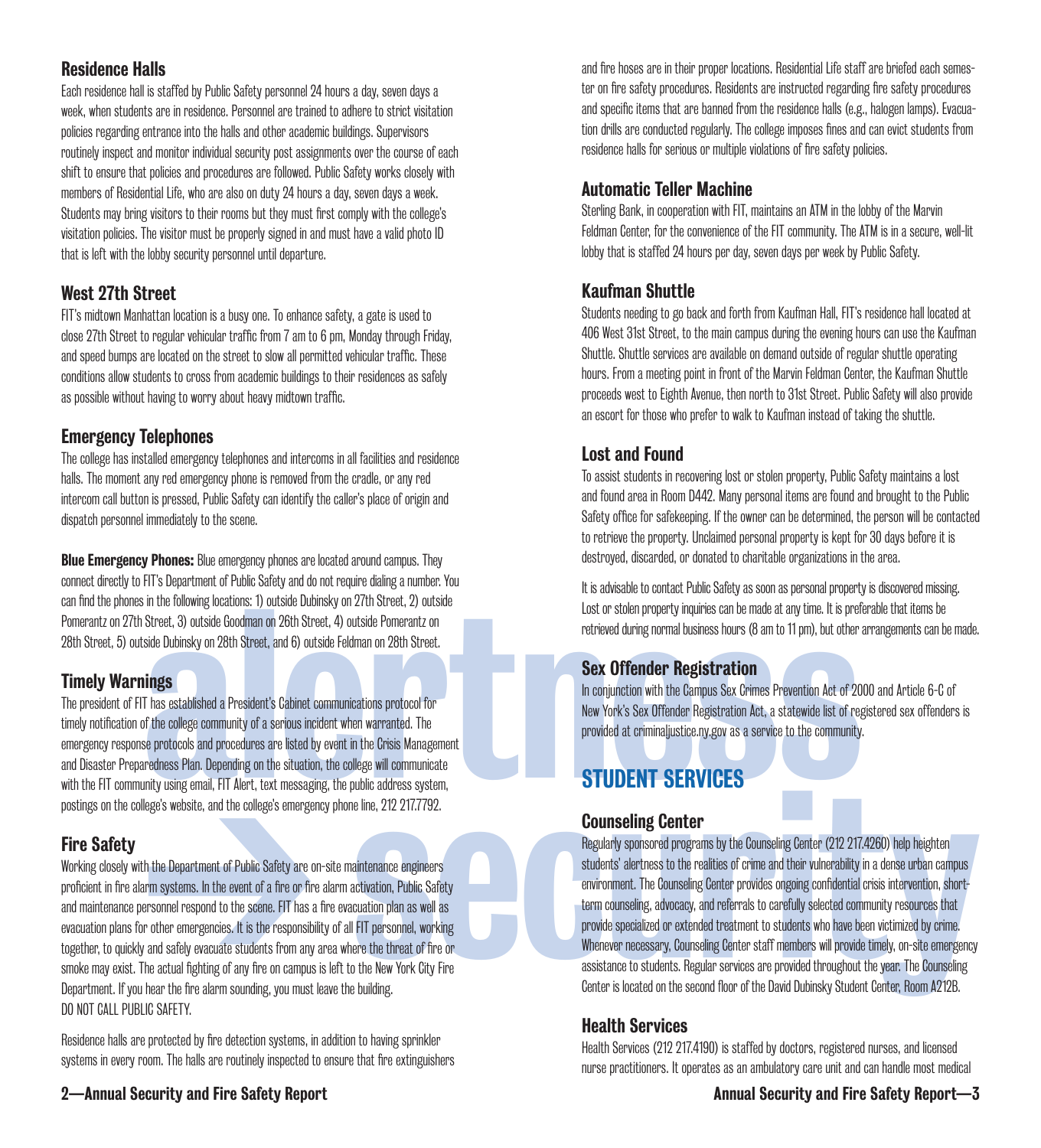### emergencies occurring on campus.

Health Services is located on the fourth floor of the David Dubinsky Student Center, Room A402, and is open daily. When a member of the community is sick or injured, Public Safety responds with a wheelchair to transport the injured or sick person to Health Services. In cases of severe injury, Emergency Medical Services is called and the person may, if it is appropriate, be taken to an area hospital.

# RELATED COLLEGE POLICIES AND PROCEDURES

### Residence Halls Policies and Procedures

When you sign your housing contract and move into the residence halls, you agree to be obligated under the terms and conditions of this contract. Residents are responsible for their actions and will be held accountable. Please review all rules and regulations carefully.

Each facility has 24-hour security coverage, with a guard posted in each lobby. Guards are responsible for checking identification of all individuals who enter the building. They cannot sign guests in or out for residents; this is the responsibility of the resident.

FIT encourages students to act independently and maturely while in residence. Policies and procedures are established to outline standards by which all members of the community can live together, and to ensure that residents' rights are not violated. FIT is committed to protecting individual rights as well as the rights of all community members.

When policy violations occur, an incident report will be written to document the situation. Penalties will be automatically imposed for infractions that are clearly noted in the Resident Contract and/or Resident Handbook.

### Missing Student Policy

Students residing in the residence halls have the option to register a confidential contact person (as opposed to an emergency contact person) to be notified in case the student is determined to be missing, with access given only to authorized campus officials and law enforcement officers in furtherance of an investigation.

This information is part of the housing application that students fill out when they apply for on-campus housing.

The parents of all unemancipated students under 18 years of age will be informed if they are determined to be missing for 24 hours.

The college will notify law enforcement for all students if they are determined to be missing for 24 hours.

The protocol and procedures to be followed when a student is determined to be missing are listed in the college's Crisis Management and Disaster Preparedness Plan. The lead administrator for the Missing Student Protocol is the vice president for Enrollment Management and Student Success.

### Substance Abuse Policy

FIT is committed to a drug-free environment in accordance with current statutory provisions. Unlawful manufacture, possession, distribution, dispensation, sale, or use of controlled substances (illegal drugs) on the campus is prohibited and will not be tolerated. Alcoholic beverages cannot be brought onto or consumed on the premises except in connection with authorized college events. Under no circumstances are alcoholic beverages to be served to any student. The college strictly enforces these policies. Violators are subject to dismissal and/or arrest.

### Sexual Assault Prevention Policy

FIT has programs in place to protect all members of the college community from sexual assault, including programs for prevention and prosecution of these crimes within the jurisdiction of the college. Sexual offenses in any form will not be tolerated at FIT, and the college vigorously enforces its policies and applicable laws. Documented violations can result in a wide range of disciplinary action, including permanent expulsion from the college.

### Sexual Assault Definitions

New York State Penal Law contains the following legal provisions defining the crimes related to sexual assault:

### Section 130.20 – Sexual Misconduct

erice Haris Poincies and Proceedures<br>
in sign your housing contract and move into the residence halls, you agree to be<br>
informations of this contract. Residents are responsible for<br>
inty has 24-hour security coverage, with This offense includes sexual intercourse without consent and deviant sexual intercourse without consent. The penalty for violation of this section includes imprisonment for a definite period to be fixed by the court up to one year.

### Section 130.25/.30/.35 – Rape

ogether, and to ensure that residents' rights are not violated. FIT is committed to<br>By violations occur, an incident report will be written to document the stuation.<br>This series of offenses includes sexual intercourse with This series of offenses includes sexual intercourse with a person incapable of consent because of the use of forcible compulsion or because the person is incapable of consent due to a mental defect, mental incapacity, or physical helplessness. This series of offenses further includes sexual intercourse with a person under the age of consent. The penalties for violation of these sections range from imprisonment for a period not to exceed four years up to imprisonment for a period not to exceed 25 years.

### Section 130.40/.45/.50 – Criminal Sexual Act

This series of offenses includes oral or anal sexual conduct with a person incapable of consent because of the use of forcible compulsion or because the person is incapable of consent due to mental defect, mental incapacity, or physical helplessness. This series of offenses further includes oral or anal sexual conduct with a person under the age of consent. The penalties for violation of these sections range from imprisonment for a period not to exceed four years up to imprisonment for a period not to exceed 25 years.

### Section 130.52 – Forcible Touching

This offense involves the forcible touching of the sexual or other intimate parts of another person for the purpose of degrading or abusing such person; or for the purpose of gratifying the actor's sexual desire. Forcible touching includes the squeezing, grabbing, or pinching of such other person's sexual or other intimate parts. The penalty for violation of this section includes imprisonment for a period of up to one year in jail.

### Section 130.55/.60/.65 – Sexual Abuse

This series of offenses includes sexual contact with a person by forcible compulsion, or with a person who is incapable of consent due to physical helplessness, or due to the person being under the age of consent. The penalties for violation of these sections range from imprisonment for a period not to exceed three months up to imprisonment for a period not to exceed seven years.

### 4—Annual Security and Fire Safety Report Annual Security and Fire Safety Report—5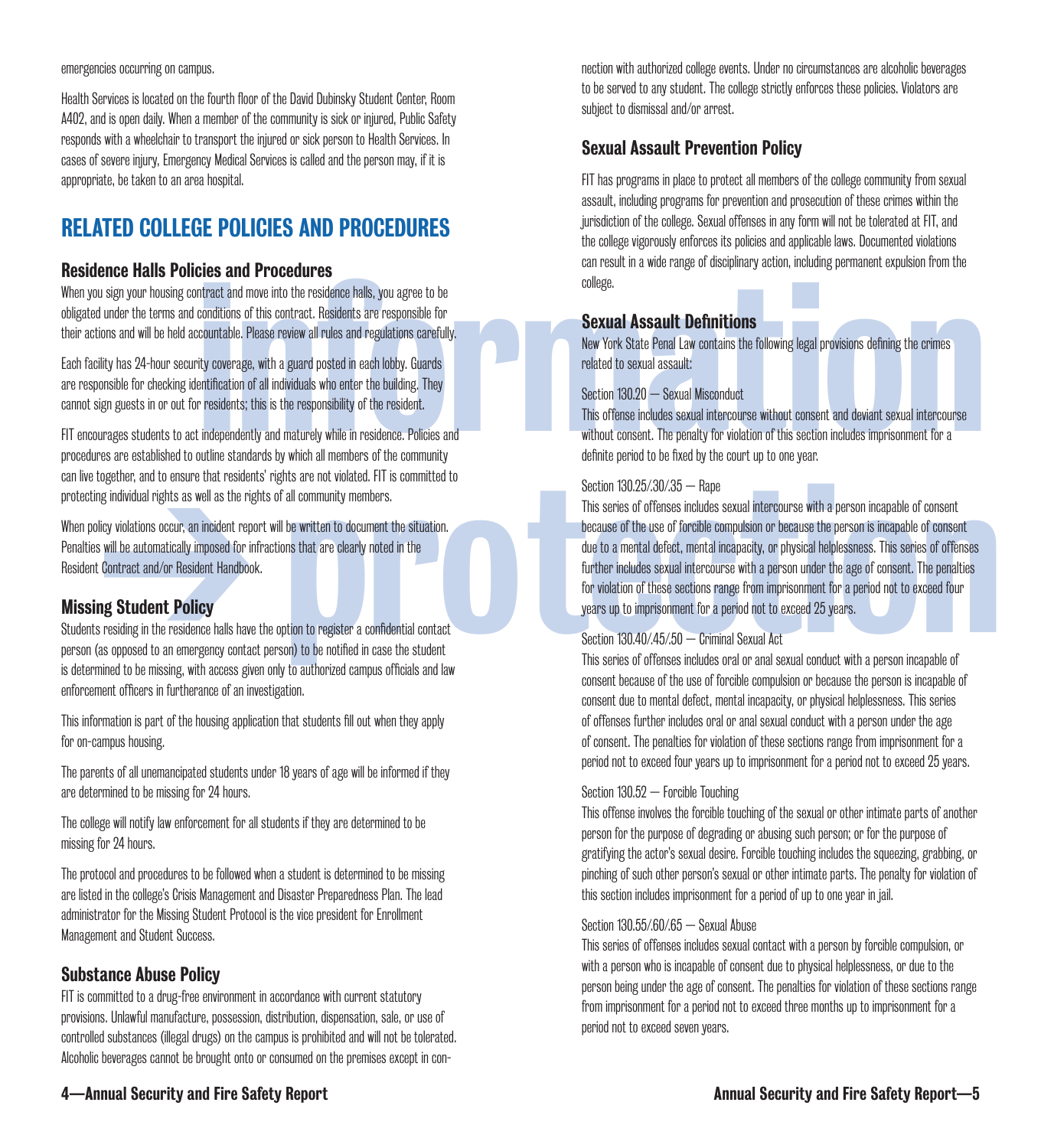### Section 130.65-a/.66/.67/.70 – Aggravated Sexual Abuse

This series of offenses occurs when a person inserts a finger or a foreign object in the vagina, urethra, penis, or rectum of another person by forcible compulsion, when the other person is incapable of consent by reason of being physically helpless, or when the other person is under the age of consent. The level of this offense is enhanced if the insertion of a finger or foreign object causes injury to the other person. The penalties for violation of these sections range from imprisonment for a period not to exceed seven years up to imprisonment for a period not to exceed 25 years.

Remember, assaults—sexual or otherwise—are crimes; they are not the victim's fault. Victims have the right to pursue adjudication of crimes that occur on the FIT campus through criminal courts and/or through the college's internal disciplinary process (under the Student Code of Conduct).

### Reporting Procedures

If you are a victim of a rape or sexual assault, it is recommended that you seek medical attention immediately. Call Public Safety or, if the rape occurs off campus, call the local police at 911. Public Safety personnel can provide you with transportation to the hospital, and a trained professional will accompany you there.

It is suggested that, before reporting a rape or sexual assault, you DO NOT:

- bathe or douche;
- change clothing, comb your hair, or brush your teeth; or
- disturb the room or other area in which the crime occurred.

Those actions may destroy physical evidence that may be necessary to convict the attacker.

By reporting the assault immediately and preserving evidence, you will have the foundation for future prosecution.

Reporting the offense to the Department of Public Safety or other police agencies does not obligate you to press charges, and your name will not be released to the news media by FIT. Reporting the assault does not mean you must prosecute, but the report may help authorities identify the offender and prevent the victimization of other people.

### **Confidentiality**

example the offender and prevent the victimization of other people.<br>
as established in state criminal codes, to be assured<br>
are complete confidentiality of assault allegations to the extent possible. FIT cannot<br>
are comple FIT will protect the confidentiality of assault allegations to the extent possible. FIT cannot guarantee complete confidentiality, since it may not be able to conduct an effective investigation without revealing certain information to the accused or to potential witnesses. Information will be shared only with those who need to know. All related records are kept confidential on the same basis.

### Security Response Procedures

at https://ghtsandresponsibilities.<br>
Seaults, including date/acquaintance rape, are a very serious concern to the<br>
ent of Public Safety. If you are the victim of a sexual assault on campus,<br>
Figure are victim of sexual ass Sexual assaults, including date/acquaintance rape, are a very serious concern to the Department of Public Safety. If you feel you are the victim of a sexual assault on campus, Public Safety personnel will do the following:

- Meet with you privately at a place of your choice to take a complaint report.
- Do its best to accommodate your wish to speak to either a male or female officer.
- Not release your name to the public or to the press.
- Treat you and your case with courtesy, sensitivity, dignity, understanding, and professionalism.
- Assist you in arranging for hospital treatment or other medical care.
- Assist you in privately contacting a counselor and other available resources.
- Fully investigate your case. This may lead to the arrest and full prosecution of a suspect. You will be kept up to date on the progress of the investigation and prosecution.
- Continue to be available for you to answer your questions and to explain the systems and processes involved (prosecutor, courts, etc.).
- Consider your case carefully, regardless of your gender.

Remember, sexual assault is a crime committed against you, not by you. Do not blame yourself. Sexual assault is a traumatic experience and it is recommended that victims seek counseling, which is available through the Counseling Center.

### Disciplinary Action

Where there is probable cause to believe the college's regulations prohibiting sexual misconduct have been violated, the college will pursue strong disciplinary action through its own channels. This discipline includes the possibility of suspension or dismissal from the college.

An individual charged with sexual misconduct will be subject to college disciplinary procedures, whether or not prosecution under the New York State Criminal Statutes is pending.

The college will make every effort to be responsive and sensitive to the victims of these serious crimes. Protection of the victim and prevention of continued trauma is the college's priority. When the victim and the accused live in the same residence hall, an immediate hearing with the resident counselor will be held to determine the need for modifying the living arrangements.

Assistance for any other personal or academic concerns will be reviewed and options provided.

During the disciplinary process, the victim's rights are:

- to have a person or persons of the victim's choice accompany the victim throughout the disciplinary hearing;
- to be present during the entire proceeding;
- as established in state criminal codes, to be assured that the victim's irrelevant past sexual history will not be discussed during the hearing;
- to make a "victim impact statement" and to suggest an appropriate penalty if the accused is found in violation of the code; and
- to be informed immediately of the outcome of the hearing.

During the disciplinary process, the rights of the accused are as described under Judicial Procedures in the Student Rights and Responsibilities Manual, which is available at fitnyc.edu/rightsandresponsibilities.

### Information and Support

If you are the victim of sexual assault or sexual misconduct, you may seek support from Health Services, 212 217.4190, and the Counseling Center, 212 217.4260.

### Educational Programs

Educational programs to promote awareness of rape and sex offenses are presented regularly to the FIT community by the Counseling Center, Health Services, Residential Life, Public Safety, and Student Life.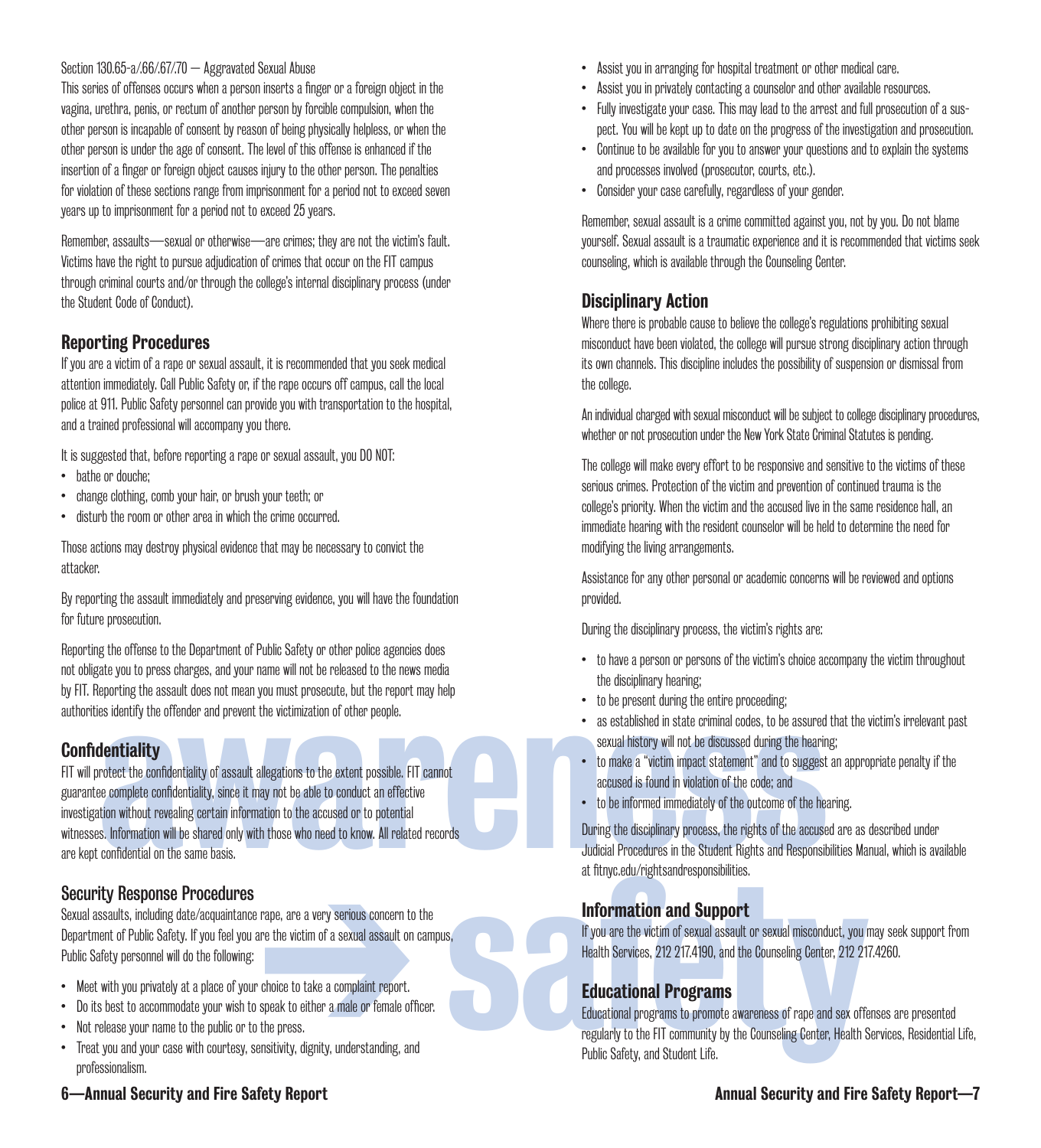### Prevention

- Let others know where you are going and when you expect to return.
- Walk with confidence and alertness. Assailants are less likely to target a person who appears assertive and difficult to intimidate.
- Report suspicious persons immediately to Public Safety.
- Use the red emergency telephones that are provided throughout the campus.

### Acquaintance Rape

- Most acquaintance rapes involve alcohol and/or drugs. Both men and women should avoid drugs and excessive alcohol in a dating situation.
- Don't allow your judgment to become impaired.

### Alternatives to Vulnerability

- Be aware that more than 60 percent of all reported rapes occur between acquaintances and four out of every ten rapes occur in the home.
- Conduct first dates in public places and in groups.
- Communicate your sexual limits clearly.
- Remember that leaving a party or other social event with someone you have just met can be dangerous.

### Appropriate Behavior

- Never force, pressure, or coerce anyone to have sex.
- Don't take silence as consent.
- Respect the word "no."
- Don't have sex with anyone who is intoxicated.
- Be aware that having intercourse with someone who is unable to give consent or who is physically helpless is rape.

### Bias Crime Prevention Policy

It is the Department of Public Safety's mandate to protect all members of the FIT community by preventing and prosecuting bias or hate crimes that occur within the campus's jurisdiction.

Hate crimes, also called bias crimes or bias-related crimes, are criminal activities motivated by bias or attitude against an individual or group based on perceived or actual personal characteristics, such as race, religion, ethnicity, gender, sexual orientation, or disability. Hate/bias crimes have received renewed attention in recent years, particularly since the passage of the federal Hate Crime Statistics Act of 1990 and the New York State Hate Crimes Act of 2000 (Penal Law Article 485). In 2008, the Clery Act was amended to include larceny-theft, simple assault, intimidation, and destruction/damage/vandalism of property (except arson) as reportable categories of hate crimes. Copies of the New York law are available from Public Safety in Room D442.

Penalties for bias-related crimes are very serious and range from fines to imprisonment for lengthy periods, depending on the nature of the underlying criminal offense, the use of violence, or previous convictions of the offender. Perpetrators who are students will also be subject to campus disciplinary procedures, which may result in sanctions including dismissal.

In addition to preventing and prosecuting hate/bias crimes, Public Safety assists in addressing bias-related activities that do not rise to the level of a crime.

These activities, referred to as bias incidents and defined by the college as acts of bigotry, harassment, or intimidation directed at a member or group within the FIT community based on national origin, ethnicity, race, age, religion, gender, sexual orientation, disability, veteran status, color, creed, or marital status, may be addressed through FIT's Campus Code of Conduct. Bias incidents can be reported to Public Safety as well as to Human Resources, located at 236 West 27th Street, 11th floor.

If you are a victim of or witness to a hate/bias crime on campus, report it to the New York City Police Department by calling 911, or to Public Safety by calling 212 217.7777, using a red campus emergency telephone, or going to Room D442. Public Safety will investigate and follow the appropriate adjudication procedures.

Victims of bias crime or bias incidents can avail themselves of counseling and support services from Health Services, the Counseling Center, and the Division of Enrollment Management and Student Success.

# FIT IN ITALY

FIT offers students the opportunity to study at one of the FIT programs in Florence and Milan. In February 2017, this Annual Security Report was updated to account for the inclusion of statistics for both of FIT's programs in Florence and Milan, Italy.

### FIT in Florence

The Florence program is operated out of the Polimoda institution, with its main location of the Villa Favard and the Scuderie buildings in Florence, as well as a design lab located at Via Pisana 77, also in Florence.

In case of emergency in Florence, FIT students may contact:

- Polimoda Security: +(39) 055-275 647, Villa Favard building, 2nd floor
- Resident Director: +(39) 055-275-633, Villa Favard building, 2nd floor
- Office of International Programs and Office of the Dean of International Education: Room B119 on the New York campus, 212 217.5380
- U.S. Consulate in Florence: +(39) 055 266951, Lungarno Amerigo Vespucci, 38, 50123 Firenze
- In off-campus emergencies, dial 118 (medical emergencies) or 113 (police)

FIT students may also contact any of the persons in New York listed under "Reporting Crimes and Emergencies."

Security services are provided by Polimoda. The campus is gated with Polimoda electronic badge and/or check-in with staff at the front desk/reception area required to enter the premises. Premises, including all building doors and main gates, are locked after hours with alarm settings. Phones are available in all classrooms and office spaces. Designated Polimoda front desk personnel in each location are trained and assigned to handle minor on-campus emergencies.

Programming on safety while traveling abroad and studying in the Florence program is provided both at mandatory pre-departure orientation and at orientation in Florence. This programming includes:

• Information from local police sergeant session in Florence on safety and security in Florence, as well as laws regarding drugs, alcohol, and other crimes.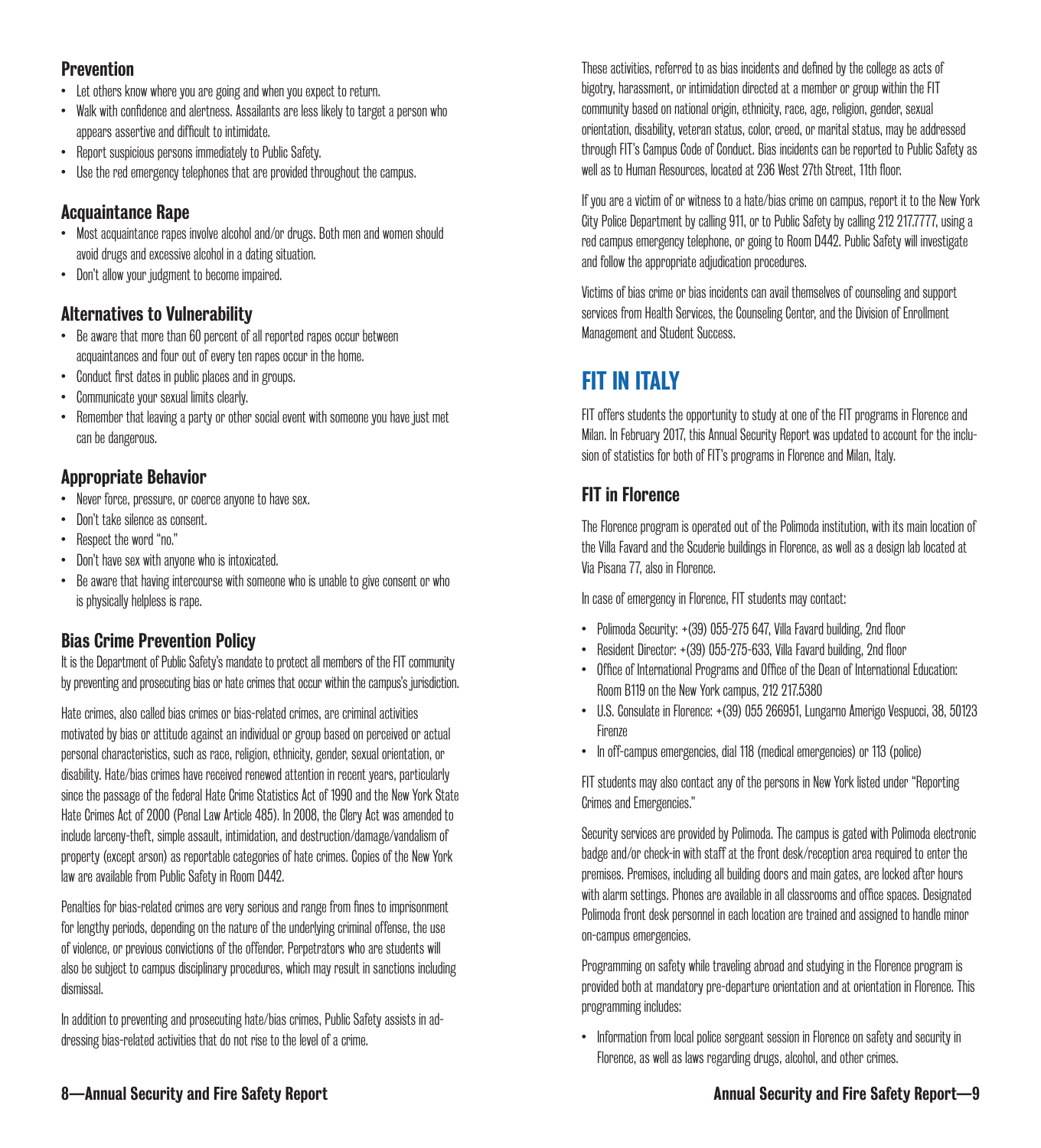- Information on medical issues, hospitals, doctors, and insurance abroad.
- Distribution of information about: enrollment in the U.S. State Department's Smart Traveler Enrollment Program (STEP); assistance for American victims of crime overseas via the U.S. State Department and local consulate; contact information for the local U.S. consulate; 24-hour emergency contact information for the FIT in Florence office; and instructions on how to use the resources of HTH/GeoBlue, FIT's mandatory insurance for study abroad.
- Distribution of a wallet emergency card with emergency numbers (police, ambulance, etc.) with Florence office and Polimoda contact, nearest hospital and police addresses, and, if on an academic trip outside of Florence, the hotel address/phone and cell phones of traveling professors or staff. For all academic trips, a handout is distributed with all city emergency info and instructions on what to do in case of emergency.

All applicable FIT policies, including those governing conduct and discipline, apply to programs abroad, including FIT in Italy.

### FIT in Milan

The Milan program is operated out of the Politecnico di Milano, on the Campus Bovisa Via Candiani 72 campus.

In case of emergency in Milan, FIT students may contact:

- Politecnico Security: +(39) 0223995600 (internal extension 5600), Main Desk B2 **Building**
- Politecnico 24/7 Call Center: +(39) 0223999300 (internal extension 9300)
- Resident Director: +(39) 0223995768/69/61, Via Candiani 72, Edifico 8 Piano 2
- Office of International Programs and Office of the Dean of International Education: 212 217.5380, Room B119 on the New York campus
- U.S. Consulate in Milan: +(39) 02290351, Via Principe Amedeo, 2/10
- Milan, 20121
- In off-campus emergencies, dial 112

FIT students may also contact any of the persons in New York listed under "Reporting Crimes and Emergencies."

Security services are provided by Politecnico, which maintains a safety website available at dipartimentodesign.polimi.it/en/safety. Staff at the Call Center, which is available 24/7, are able to see security cameras at campus entrances. Emergency phones are located on the main floors of buildings with posted internal and external emergency numbers. Each building on campus has a designated employee who has received emergency training and is on call as a "first responder" in an emergency and may direct members of the community until appropriate emergency authorities arrive. The gates to the campus are open 7 am to 9 pm Monday to Friday and 7 am to 1 pm on Saturday. Only students with a valid safety ID may enter the laboratories.

Programming on safety while traveling abroad and studying in the Milan program is provided both at mandatory pre-departure orientation and at orientation in Milan. This programming includes:

• Distribution of information on enrollment in the U.S. State Department's Smart Traveler Enrollment Program (STEP); assistance for American victims of crime overseas via the U.S. State Department and local consulate; contact information for the local

U.S. consulate; 24-hour emergency contact information for the FIT in Milan office; and instructions on how to use the resources of HTH/GeoBlue, FIT's mandatory insurance for study abroad.

- A session at the Milan orientation with the American Security Consul addressing safety and security.
- Information on laws regarding drugs, alcohol, and other crimes, as well as information on medical issues, hospitals, doctors, and insurance abroad.
- Distribution of a wallet emergency card with emergency numbers (police, ambulance, etc.) with FIT in Milan emergency number and contact information, Politecnico contact information, nearest hospital and police addresses, taxi and emergency numbers, and, if on an academic trip outside of Milan, the hotel address/phone and cell phones of traveling professors or staff. For all academic trips, a handout is distributed with all city emergency info and instructions on what to do in case of emergency.
- Completion of an online test covering fire/evacuation procedures, required for all members of the Politecnico.

All applicable FIT policies, including those governing conduct and discipline, apply to programs abroad, including FIT in Italy.

# CRIME STATISTICS

At FIT, the safety and well-being of students, faculty, staff, and visitors are of paramount importance. A safe and secure environment can only be achieved through the cooperation of all members of the college community. FIT accepts the responsibility of providing a campus environment that is free from threats to personal safety and enhances the educational process. Students and their parents expect the college campus to be safe, and everybody shares in the responsibility to keep it safe. In addition, FIT upholds the right of students and staff to know of incidents that occur on campus and the measures taken to promote precautions and swift responses to crises.

The Jeanne Clery Disclosure of Campus Security Policy and Campus Crime Statistics Act requires all post-secondary institutions receiving federal aid to provide their communities with an annual report about crime statistics and policies. These statistics reflect incidents that were reported, whether or not those reports were ever confirmed. The fact that an incident was reported, and is included in statistics, does not mean that the incident actually occurred, or that, if it occurred, it was a criminal offense.

The categories for which we report these statistics are also required by law. For purposes of these statistics, "on campus" means FIT academic buildings and property including residence halls located at 210, 220, and 230 West 27th Street and storefront classrooms at 236 West 27th Street, excluding the 31st Street Residence Hall (Kaufman Hall). "Non-campus" refers to Kaufman Hall, located at 406 West 31st Street between Ninth and Tenth avenues. "Public property" means the public property that is immediately adjacent to the campus, or that is within the campus or immediately adjacent to and accessible from FIT; this includes public parking lots and the sidewalks and roadbeds of West 27th and 28th streets between Seventh and Eighth avenues, the sidewalks and roadbed of Seventh Avenue between 26th and 28th streets, and the sidewalks and roadbed of Eighth Avenue between 27th and 28th streets. Incidents reported as having occurred in or on one of those public properties are not included in the statistics for incidents reported to have occurred "on campus." Incidents occurring on contiguous streets surrounding FIT's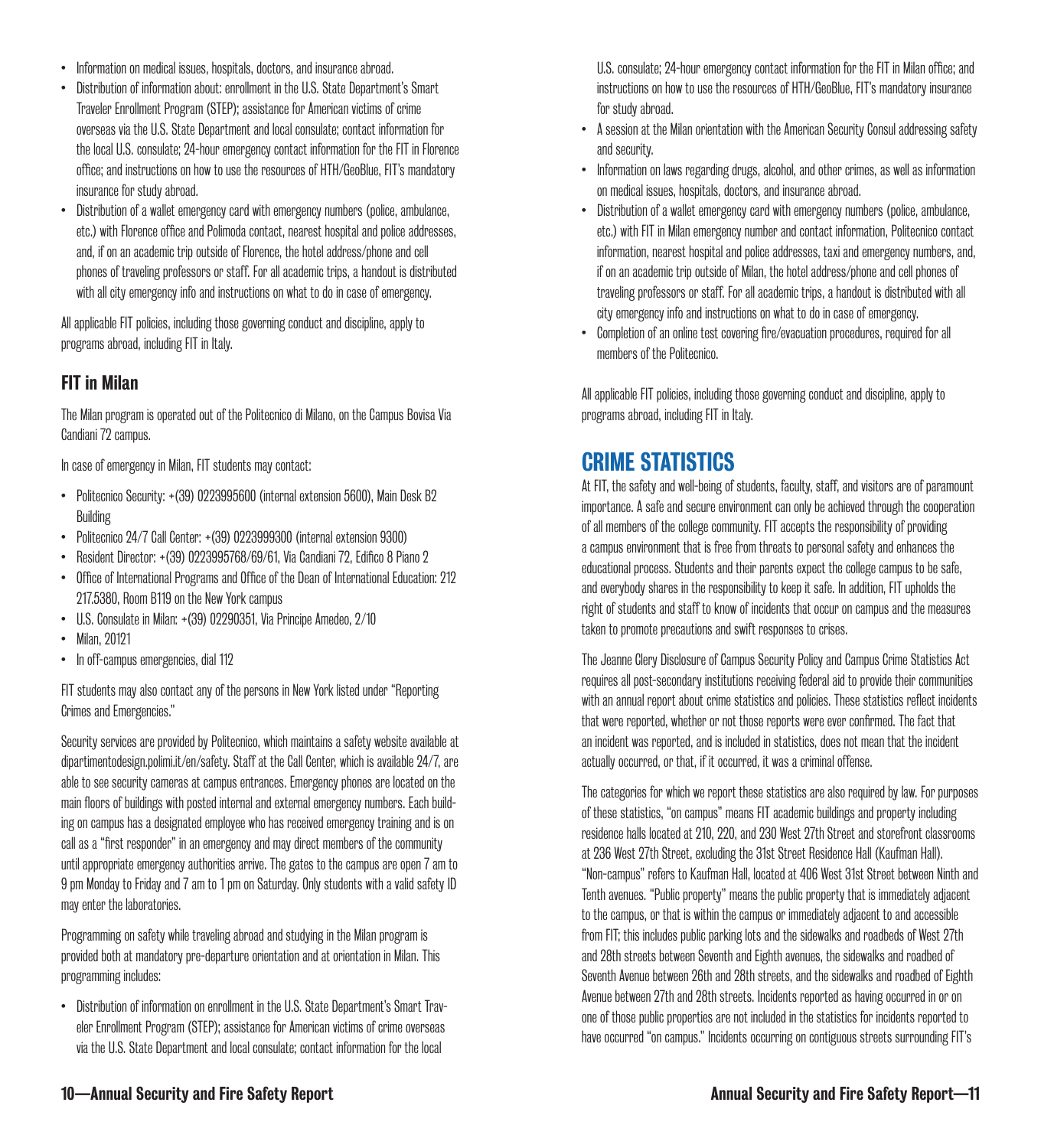facilities are included to the extent that statistics are available from the New York City Police Department, 10th and 13th precincts.

Please direct all inquiries to the Public Safety office at 212 217.4999. Information can also be obtained from the U.S. Department of Education website at ope.ed.gov/security.

| FIT U.S. CRIME STATISTICS 2012-14*                   |                                                   |                            |      |                                   |  |                         | categories of forcible and non-forcible sex offenses were<br>Please note that for purposes of reporting in 2014, the |
|------------------------------------------------------|---------------------------------------------------|----------------------------|------|-----------------------------------|--|-------------------------|----------------------------------------------------------------------------------------------------------------------|
| <b>Offense</b>                                       | <b>On Campus</b><br>$2012$<br>$013$<br>$0$<br>$0$ | (includes residence halls) | 2012 | Non-Campus (Kaufman Hall-31st St) |  | Public Property<br>2013 | Program. Sex offenses are now reported as rape, fondling,<br>amended to conform to the FBI's Unified Crime Reporting |
| Murder & Nonnegligent Manslaughter                   |                                                   |                            |      |                                   |  |                         | ncest, or statutory rapoe. Although FIT reported its statistics to                                                   |
| <b>Vegligent Manslaughter</b><br>orcible Sex Offense |                                                   |                            |      |                                   |  |                         | he Department of Education using these new categories in 2014,                                                       |
| Nonforcible Sex Offense                              |                                                   |                            |      |                                   |  |                         | this report did not reflect the new categproes. On September 30,                                                     |
|                                                      |                                                   |                            |      |                                   |  |                         | 2016, this report was updated to use the appropriate categories.                                                     |
| Fondling                                             |                                                   |                            |      |                                   |  |                         | ** The Glery Act was amended in 1998 to include not only the                                                         |
| Incest                                               |                                                   |                            |      |                                   |  |                         | reporting of drug, alcohol, and weapons violations that resulted                                                     |
| <b>Statutory Rape</b>                                |                                                   |                            |      |                                   |  |                         | in arrests, but also disciplinary referrals.                                                                         |
| Robbery                                              |                                                   |                            |      |                                   |  |                         | In 2008, the Clery Act was amended to include larceny-theft                                                          |
| Aggravated Assault***<br>Burglary***                 |                                                   |                            |      |                                   |  |                         | simple assault, intimidation, and destruction/dama <i>ge/</i> vandalism                                              |
| Motor Vehicle Theft                                  |                                                   |                            |      |                                   |  |                         | of property (except arson) as reportable categories of hate                                                          |
| Arson                                                |                                                   |                            |      |                                   |  |                         | crimes.                                                                                                              |
| <b>Domestic Violence</b>                             |                                                   |                            |      |                                   |  |                         | In September 2017, the 2014 and 2015 statistics for drug abuse                                                       |
| <b>Jating Violence</b><br>Stalking                   |                                                   |                            |      |                                   |  |                         | and liquor law disciplinary referrals were amended to report the                                                     |
| Arrests***                                           |                                                   |                            |      |                                   |  |                         | rumber of individual persons who were referred for discipline,                                                       |
| Liquor Law Violations                                |                                                   |                            |      |                                   |  |                         | rather than the number of incidents.                                                                                 |
| <b>Drug Law Violations</b>                           |                                                   |                            |      |                                   |  |                         | "* In the course of submitting FIT's 2016 statistics, it was                                                         |
| <b>Jeapons Law Violations</b>                        |                                                   |                            |      |                                   |  |                         | discovered that 2 burglaries from 2014 and 1 aggravated assault                                                      |
| Referrals for Campus Disciplinary Action             |                                                   |                            |      |                                   |  |                         | from 2014 that did not occur on FIT's Glery Act geography were                                                       |
| Liquor Law Violations                                |                                                   |                            |      |                                   |  |                         | nadvertently reported in previous publications of the ASR. The                                                       |
| <b>Drug Law Violations</b>                           |                                                   |                            |      |                                   |  |                         | statistics were reported correctly at the time to the Department                                                     |
| <b>Neapons Law Violations</b>                        |                                                   |                            |      |                                   |  |                         | of Education. This ASR was updated accordingly in October 2017.                                                      |

### 12—Annual Security and Fire Safety Report **Annual Security and Fire Safety Report**—13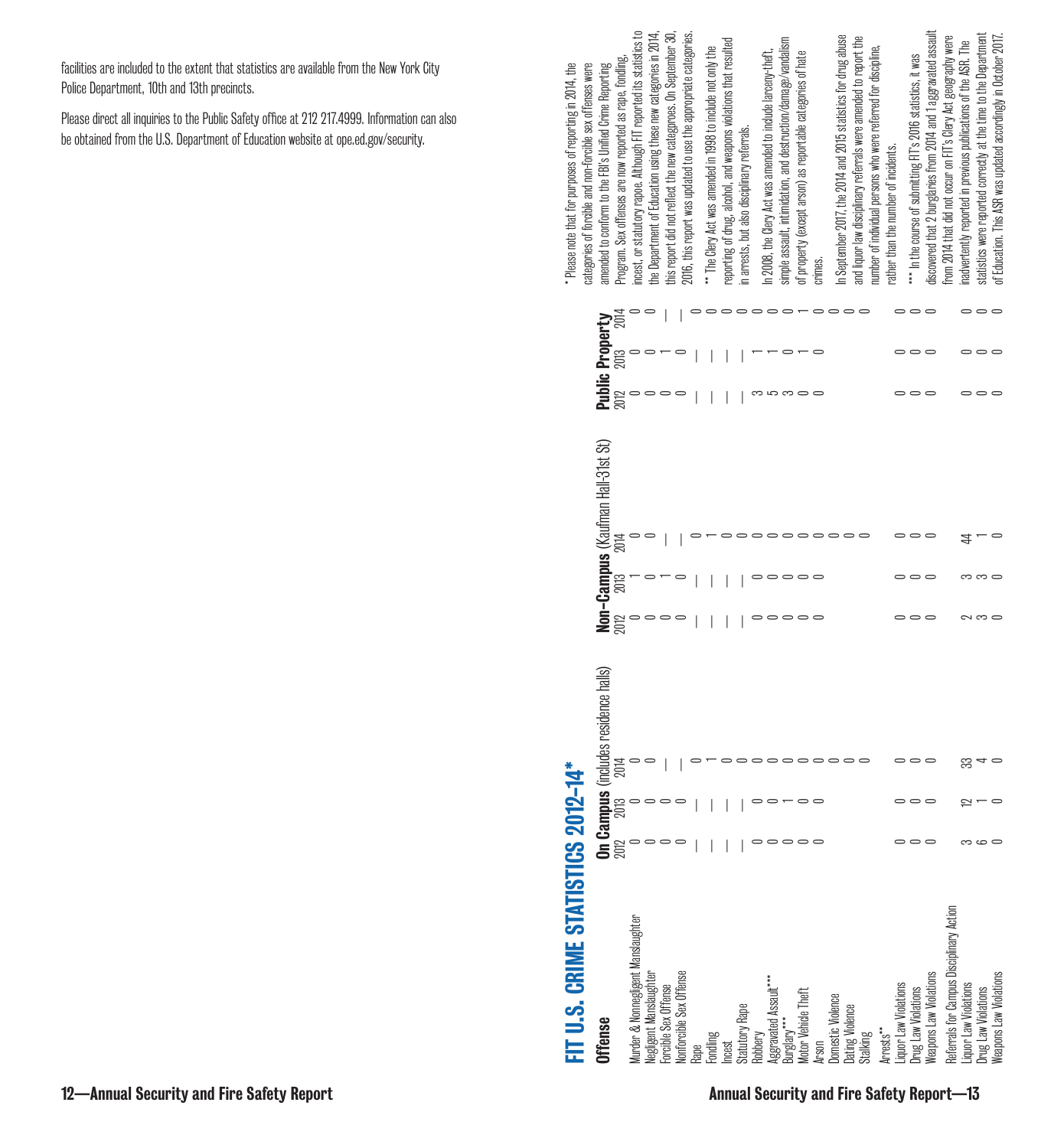| <b>Diffense</b>                         |      |  |                                                |  |
|-----------------------------------------|------|--|------------------------------------------------|--|
| In Campus (including residence halls)   | Race |  | Gender Religion Sexuality Ethnicity Disability |  |
| t Manslaughter<br>furder & Nonnegligent |      |  |                                                |  |
| egligent Manslaughter                   |      |  |                                                |  |
| orcible Sex Offense                     |      |  |                                                |  |
| <b>Intense</b><br>onforcible Sex (      |      |  |                                                |  |
| tobbery                                 |      |  |                                                |  |
| ggravated Assauli                       |      |  |                                                |  |
| Jurglary                                |      |  |                                                |  |
| <b>Aotor Vehicle Theft</b>              |      |  |                                                |  |
| <b>IUSSON</b>                           |      |  |                                                |  |
| limple Assault                          |      |  |                                                |  |
| htimidation                             |      |  |                                                |  |
| estruction of Property                  |      |  |                                                |  |

|                                                                                                                                                                                                                                                                                                                                                                                                                                                                                         | °°°°°°°°°°°                                                                                                                                                                                                                                                                  | -----------                                                                                                                                                                                                                                                                                                                                                                                                                                                                                                                                                                                                                                         | ---------                                                                                                                                                                                                                                                                     |
|-----------------------------------------------------------------------------------------------------------------------------------------------------------------------------------------------------------------------------------------------------------------------------------------------------------------------------------------------------------------------------------------------------------------------------------------------------------------------------------------|------------------------------------------------------------------------------------------------------------------------------------------------------------------------------------------------------------------------------------------------------------------------------|-----------------------------------------------------------------------------------------------------------------------------------------------------------------------------------------------------------------------------------------------------------------------------------------------------------------------------------------------------------------------------------------------------------------------------------------------------------------------------------------------------------------------------------------------------------------------------------------------------------------------------------------------------|-------------------------------------------------------------------------------------------------------------------------------------------------------------------------------------------------------------------------------------------------------------------------------|
|                                                                                                                                                                                                                                                                                                                                                                                                                                                                                         | Disability                                                                                                                                                                                                                                                                   | Disability                                                                                                                                                                                                                                                                                                                                                                                                                                                                                                                                                                                                                                          | Disability                                                                                                                                                                                                                                                                    |
| Ethnicity                                                                                                                                                                                                                                                                                                                                                                                                                                                                               | Ethnicity I                                                                                                                                                                                                                                                                  | Ethnicity I                                                                                                                                                                                                                                                                                                                                                                                                                                                                                                                                                                                                                                         | Ethnicity I                                                                                                                                                                                                                                                                   |
| °°°°°°°°°°°°                                                                                                                                                                                                                                                                                                                                                                                                                                                                            | 00000000000                                                                                                                                                                                                                                                                  | ------------                                                                                                                                                                                                                                                                                                                                                                                                                                                                                                                                                                                                                                        | 0000000000                                                                                                                                                                                                                                                                    |
|                                                                                                                                                                                                                                                                                                                                                                                                                                                                                         |                                                                                                                                                                                                                                                                              |                                                                                                                                                                                                                                                                                                                                                                                                                                                                                                                                                                                                                                                     | pooooooooo<br>Sexualit                                                                                                                                                                                                                                                        |
| Religion                                                                                                                                                                                                                                                                                                                                                                                                                                                                                | Religion                                                                                                                                                                                                                                                                     | <b>Religion</b>                                                                                                                                                                                                                                                                                                                                                                                                                                                                                                                                                                                                                                     | Religion                                                                                                                                                                                                                                                                      |
| ------------                                                                                                                                                                                                                                                                                                                                                                                                                                                                            | ------------                                                                                                                                                                                                                                                                 | ------------                                                                                                                                                                                                                                                                                                                                                                                                                                                                                                                                                                                                                                        | 0000000000                                                                                                                                                                                                                                                                    |
| Gender                                                                                                                                                                                                                                                                                                                                                                                                                                                                                  | Gender                                                                                                                                                                                                                                                                       | Gender                                                                                                                                                                                                                                                                                                                                                                                                                                                                                                                                                                                                                                              | Gender                                                                                                                                                                                                                                                                        |
| 00000000000                                                                                                                                                                                                                                                                                                                                                                                                                                                                             | ------------                                                                                                                                                                                                                                                                 | ------------                                                                                                                                                                                                                                                                                                                                                                                                                                                                                                                                                                                                                                        | -----------                                                                                                                                                                                                                                                                   |
| °°°°°°°°°°°°°                                                                                                                                                                                                                                                                                                                                                                                                                                                                           | Race                                                                                                                                                                                                                                                                         | Race                                                                                                                                                                                                                                                                                                                                                                                                                                                                                                                                                                                                                                                |                                                                                                                                                                                                                                                                               |
| Race                                                                                                                                                                                                                                                                                                                                                                                                                                                                                    | °°°°°°°°°°°°°                                                                                                                                                                                                                                                                | ------------                                                                                                                                                                                                                                                                                                                                                                                                                                                                                                                                                                                                                                        |                                                                                                                                                                                                                                                                               |
| Off Campus (including residence halls)<br>Murder & Nonnegligent Manslaughter<br>Destruction of Property<br>Nonforcible Sex Offense<br>Negligent Manslaughter<br>Forcible Sex Offense<br>Aggravated Assault<br><b>Motor Vehicle Theft</b><br>Simple Assault<br>Intimidation<br>Burglary<br>Robbery<br><b>Arson</b>                                                                                                                                                                       | Murder & Nonnegligent Manslaughter<br>Nonforcible Sex Offense<br>Destruction of Property<br>Negligent Manslaughter<br>For able Sex Offense<br>Public Property<br>Burglary<br>Motor Vehicle Theft<br>Aggravated Assault<br>Simple Assault<br>Intimidation<br>Robbery<br>Arson | Off Campus (including residence halls)<br>Murder & Nonnegligent Manslaughter<br>Nonforcible Sex Offense<br>Negligent Manslaughter<br>For able Sex Offense<br>Burglary<br>Motor Vehicle Theft<br>Aggravated Assault<br>Simple Assault<br>ntimidation<br>Robbery<br><b>Arson</b>                                                                                                                                                                                                                                                                                                                                                                      | Murder & Nonnegligent Manslaughter<br>Destruction of Property<br>Nonforcible Sex Offense<br>Negligent Manslaughter<br>Public Property<br>For aible Sex Offense<br>Aggravated Assault<br>Motor Vehicle Theft<br>Simple Assault<br>Intimidation<br>Burglary<br>Robbery<br>Arson |
| ,,,,,,,,,,,<br>Disability<br>Ethnicity<br>,,,,,,,,,,,<br>,,,,,,,,,,,<br>Sexuality<br>Religion<br>------------<br><b>STATISTICS</b><br>------------<br>Gender<br>,,,,,,,,,,,<br>Race<br>On Campus (including residence halls)<br>FIT 2012 HATE CRIME<br>Murder & Nonnegligent Manslaughter<br>Negligent Manslaughter<br>Forcible Sex Offense<br>Nonforcible Sex Offense<br>Robbery<br>Aggravated Assault<br>Burglary<br>Motor Vehicle Theft<br>Arson<br>Simple Assault<br><b>Offense</b> | Intimidation<br>Destruction of Property                                                                                                                                                                                                                                      | ------------<br>Ethnicity<br>n<br>sala<br>salah di salah di salah di salah di salah di salah di salah di salah di salah di salah di salah di salah<br>salah di salah di salah di salah di salah di salah di salah di salah di salah di salah di salah di salah di s<br>Religion<br>------------<br><b>STATISTICS</b><br>00000000000<br>Gender<br>------------<br>Race<br>ន្ទា<br>FIT 2013 HATE CRIME<br>On Campus (including residence hal<br>Murder & Nonnegligent Manslaughter<br>Nonforcible Sex Offense<br>Negligent Manslaughter<br>Forcible Sex Offense<br>Robbery<br>Aggravated Assault<br>Burglary<br>Motor Vehicle Theft<br><b>Offense</b> | Intimidation<br>Destruction of Property<br>Arson<br>Simple Assault                                                                                                                                                                                                            |
| 14-Annual Security and Fire Safety Report                                                                                                                                                                                                                                                                                                                                                                                                                                               |                                                                                                                                                                                                                                                                              |                                                                                                                                                                                                                                                                                                                                                                                                                                                                                                                                                                                                                                                     | <b>Annual Security and Fire Safety Report-15</b>                                                                                                                                                                                                                              |

| <b>Offense</b>                        |      |        |                                         |  |
|---------------------------------------|------|--------|-----------------------------------------|--|
| In Campus (including residence halls) | Race | Gender | Religion Sexuality Ethnicity Disability |  |
| Aurder & Nonnegligent Manslaughter    |      |        |                                         |  |
| legligent Manslaughter                |      |        |                                         |  |
| orcible Sex Offense                   |      |        |                                         |  |
| <b>Ionforcible Sex Offense</b>        |      |        |                                         |  |
| Robbery                               |      |        |                                         |  |
| egravated Assault                     |      |        |                                         |  |
| Burglary                              |      |        |                                         |  |
| <i><b>Motor Vehicle Theft</b></i>     |      |        |                                         |  |
| Arson                                 |      |        |                                         |  |
| Simple Assault                        |      |        |                                         |  |
| <b>utimidation</b>                    |      |        |                                         |  |
|                                       |      |        |                                         |  |

| Off Campus (including residence halls)<br>Murder & Nonnegligent Manslaughter | Race | Gender |  | Religion Sexuality Ethnicity Disability |  |
|------------------------------------------------------------------------------|------|--------|--|-----------------------------------------|--|
| Negligent Manslaughter                                                       |      |        |  |                                         |  |
| For able Sex Offense                                                         |      |        |  |                                         |  |
| Nonforcible Sex Offense                                                      |      |        |  |                                         |  |
| Robbery                                                                      |      |        |  |                                         |  |
| Aggravated Assault                                                           |      |        |  |                                         |  |
| Burglary                                                                     |      |        |  |                                         |  |
| Motor Vehicle Theft                                                          |      |        |  |                                         |  |
| Arson                                                                        |      |        |  |                                         |  |
| Simple Assault                                                               |      |        |  |                                         |  |
| Intimidation                                                                 |      |        |  |                                         |  |
| Destruction of Property                                                      |      |        |  |                                         |  |
|                                                                              |      |        |  |                                         |  |
| Public Property                                                              | Race | Gender |  | Religion Sexuality Ethnicity Disabil    |  |
| Murder & Nonnegligent Manslaughter                                           |      |        |  |                                         |  |
| Negligent Manslaughter                                                       |      |        |  |                                         |  |
| Forcible Sex Offense                                                         |      |        |  |                                         |  |
| Nonforcible Sex Offense                                                      |      |        |  |                                         |  |
| Robbery                                                                      |      |        |  |                                         |  |
| Aggravated Assault                                                           |      |        |  |                                         |  |
| Burglary                                                                     |      |        |  |                                         |  |
| Motor Vehicle Theft                                                          |      |        |  |                                         |  |
| Arson                                                                        |      |        |  |                                         |  |
| Simple Assault                                                               |      |        |  |                                         |  |
| Intimidation                                                                 |      |        |  |                                         |  |
| Destruction of Property                                                      |      |        |  |                                         |  |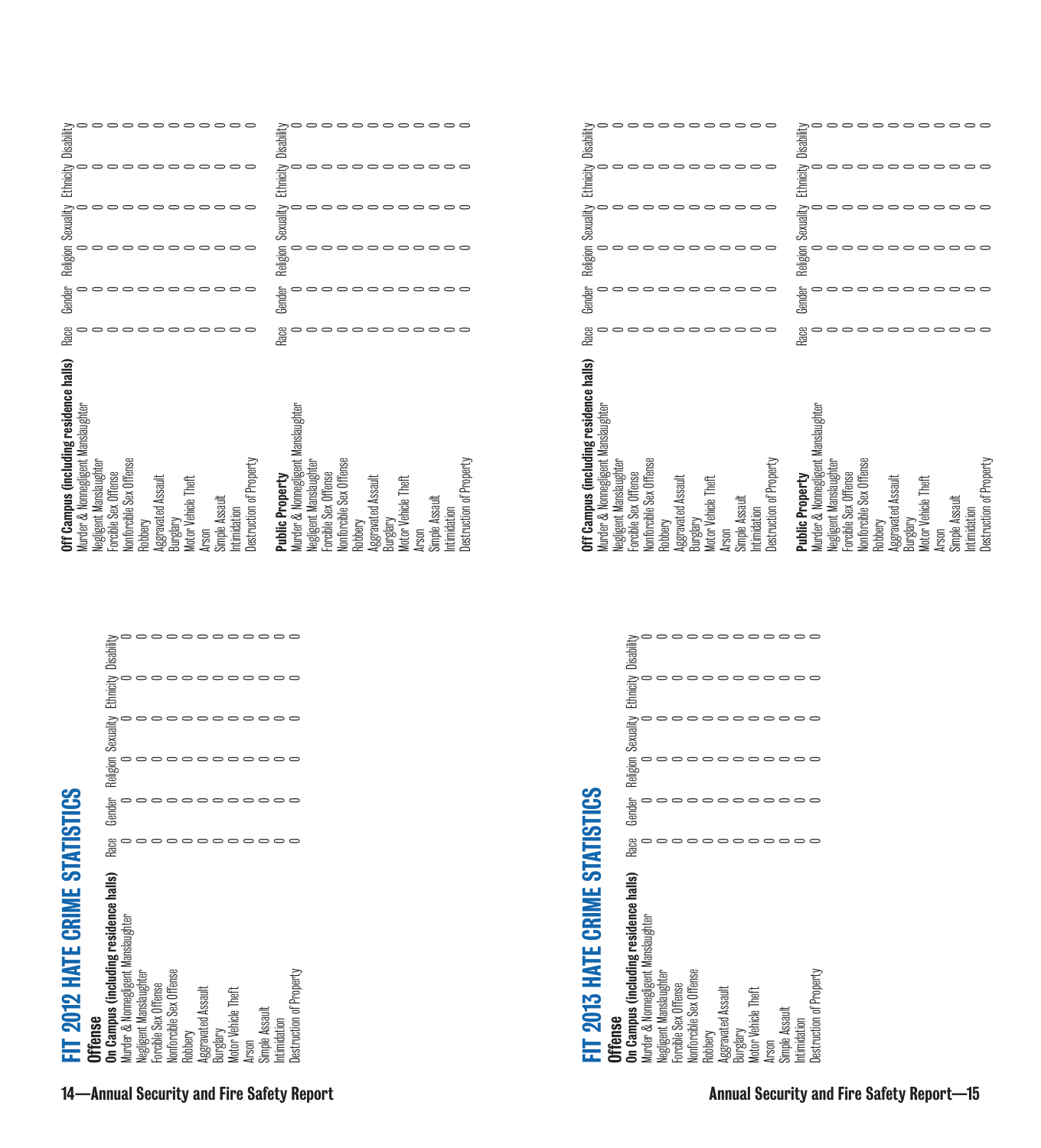FIT 2014 HATE CRIME STATISTICS FIT 2014 HATE CRIME STATISTICS

| <b>htense</b>                                                               |      |        |                                         |  |
|-----------------------------------------------------------------------------|------|--------|-----------------------------------------|--|
| In Campus (including residence halls)<br>lurder & Nonnegligent Manslaughter | Race | Gender | Religion Sexuality Ethnicity Disability |  |
| <b>Vegligent Manslaughter</b>                                               |      |        |                                         |  |
| Hape                                                                        |      |        |                                         |  |
| Fondling                                                                    |      |        |                                         |  |
| Incest                                                                      |      |        |                                         |  |
| <b>Statutory Rape</b>                                                       |      |        |                                         |  |
| Robbery                                                                     |      |        |                                         |  |
| Aggravated Assault                                                          |      |        |                                         |  |
| lurglary                                                                    |      |        |                                         |  |
| Motor Vehicle Theft                                                         |      |        |                                         |  |
| <b>Arson</b>                                                                |      |        |                                         |  |
| Simple Assault                                                              |      |        |                                         |  |
| <b>ntimidation</b>                                                          |      |        |                                         |  |
| lestruction of Property                                                     |      |        |                                         |  |

| Off Campus (including residence halls) | Race | Gender | Religion Sexuality | Ethnicity | Disability |
|----------------------------------------|------|--------|--------------------|-----------|------------|
| Murder & Nonnegligent Manslaughter     |      |        |                    |           |            |
| Negligent Manslaughter                 |      |        |                    |           |            |
| Rape                                   |      |        |                    |           |            |
| Fondling                               |      |        |                    |           |            |
| ncest                                  |      |        |                    |           |            |
| <b>Statutory Rape</b>                  |      |        |                    |           |            |
| Robbery                                |      |        |                    |           |            |
| Aggravated Assault                     |      |        |                    |           |            |
| Burglary                               |      |        |                    |           |            |
| Motor Vehicle Theft                    |      |        |                    |           |            |
| Arson                                  |      |        |                    |           |            |
| Simple Assault                         |      |        |                    |           |            |
| ntimidation                            |      |        |                    |           |            |
| Destruction of Property                |      |        |                    |           |            |
|                                        |      |        |                    |           |            |
| Public Property                        | Race | Gender | Religion Sexuality | Ethnicity | Disability |
| Murder & Nonnegligent Manslaughter     |      |        |                    |           |            |
| Negligent Manslaughter                 |      |        |                    |           |            |
| Rape                                   |      |        |                    |           |            |
| Fondling                               |      |        |                    |           |            |
| ncest                                  |      |        |                    |           |            |
| Statutory Rape                         |      |        |                    |           |            |
| Robbery                                |      |        |                    |           |            |
| Aggravated Assault                     |      |        |                    |           |            |
| Burglary                               |      |        |                    |           |            |
| Motor Vehicle Theft                    |      |        |                    |           |            |
| <b>Arson</b>                           |      |        |                    |           |            |
| Simple Assault                         |      |        |                    |           |            |
| ntimidation                            |      |        |                    |           |            |
| Destruction of Property                |      |        |                    |           |            |

# REPORTED FIRES FOR 2014 BY BUILDING LOCATION FOR ON-CAMPUS AND NON-CAMPUS RESIDENCE HALLS REPORTED FIRES FOR 2014 BY BUILDING LOCATION FOR ON-CAMPUS AND NON-CAMPUS RESIDENCE HALLS On-Campus Residence Alumni Nagler Coed Kaufman Total

| <b>On-Campus Residence</b><br>Total Fires<br>Fire Number<br>Date<br>Cause of Fire<br># of Deaths<br># of Deaths<br>Property Damage | <b>Alumni</b><br>1 1 12/04/14<br>18.00 00 06/6iig<br>0 00 06/6iig<br>2 104-001440<br>2 104-001440 | Nagler<br>0 | $\mathbf{C}{\mathbf{o}\mathbf{e}\mathbf{d}}$ | Kaufman $0^*$ | $\frac{1}{10}$ # $\frac{1}{2}$ $\frac{1}{2}$ $\frac{1}{2}$ $\frac{1}{2}$ $\frac{1}{2}$ $\frac{1}{2}$ $\frac{1}{2}$ $\frac{1}{2}$ $\frac{1}{2}$ $\frac{1}{2}$ $\frac{1}{2}$ $\frac{1}{2}$ $\frac{1}{2}$ $\frac{1}{2}$ $\frac{1}{2}$ $\frac{1}{2}$ $\frac{1}{2}$ $\frac{1}{2}$ $\frac{1}{2}$ $\frac{1}{2}$ $\frac{1}{2}$ |
|------------------------------------------------------------------------------------------------------------------------------------|---------------------------------------------------------------------------------------------------|-------------|----------------------------------------------|---------------|------------------------------------------------------------------------------------------------------------------------------------------------------------------------------------------------------------------------------------------------------------------------------------------------------------------------|
|                                                                                                                                    |                                                                                                   |             |                                              |               |                                                                                                                                                                                                                                                                                                                        |
|                                                                                                                                    |                                                                                                   |             |                                              |               |                                                                                                                                                                                                                                                                                                                        |
|                                                                                                                                    |                                                                                                   |             |                                              |               |                                                                                                                                                                                                                                                                                                                        |
|                                                                                                                                    |                                                                                                   |             |                                              |               |                                                                                                                                                                                                                                                                                                                        |
|                                                                                                                                    |                                                                                                   |             |                                              |               |                                                                                                                                                                                                                                                                                                                        |
|                                                                                                                                    |                                                                                                   |             |                                              |               |                                                                                                                                                                                                                                                                                                                        |
|                                                                                                                                    |                                                                                                   |             |                                              |               |                                                                                                                                                                                                                                                                                                                        |
|                                                                                                                                    |                                                                                                   |             |                                              |               | \$25,000‡<br>n/a                                                                                                                                                                                                                                                                                                       |
|                                                                                                                                    |                                                                                                   |             |                                              |               |                                                                                                                                                                                                                                                                                                                        |
|                                                                                                                                    |                                                                                                   |             |                                              |               |                                                                                                                                                                                                                                                                                                                        |

# 2014 FIRE SAFETY AMENITIES BY BUILDING LOCATION FOR ON-CAMPUS AND NON-CAMPUS RESIDENCE HALLS 2014 FIRE SAFETY AMENITIES BY BUILDING LOCATION FOR ON-CAMPUS AND NON-CAMPUS RESIDENCE HALLS

|                                           |                                         |                                                                                                                                                       | $\begin{array}{r} \text{Total} \ \text{Total} \ \mathbb{R}^2 \ \mathbb{R}^2 \ \mathbb{R}^2 \ \mathbb{R}^2 \ \mathbb{R}^2 \end{array}$ |
|-------------------------------------------|-----------------------------------------|-------------------------------------------------------------------------------------------------------------------------------------------------------|---------------------------------------------------------------------------------------------------------------------------------------|
|                                           |                                         |                                                                                                                                                       |                                                                                                                                       |
|                                           |                                         |                                                                                                                                                       |                                                                                                                                       |
|                                           |                                         |                                                                                                                                                       |                                                                                                                                       |
|                                           |                                         |                                                                                                                                                       |                                                                                                                                       |
| <b>Alumni</b><br>Yes<br>Si Si Si Si Si Oi | <b>Magler</b><br>Yes<br>A Signal Signal | $\frac{1}{2}$<br>$\frac{1}{2}$<br>$\frac{1}{2}$<br>$\frac{1}{2}$<br>$\frac{1}{2}$<br>$\frac{1}{2}$<br>$\frac{1}{2}$<br>$\frac{1}{2}$<br>$\frac{1}{2}$ | <b>Kaufman</b><br>yes<br>yes<br>yes<br>yes<br>yes                                                                                     |

#Please note that due to a typographical error, on September 30, 2016, a correction was made to the 2014 statistics. There was one reported fire in 2014, not two as previously stated in this report, causing a total of \$25, FPlease note that due to a typographical error, on September 30, 2016, a correction was made to the 2014 atated free in 2014, not two as previously stated in this report, causing a total of \$25,000 in damage. The statistics were correctedly reported to the Department of Education.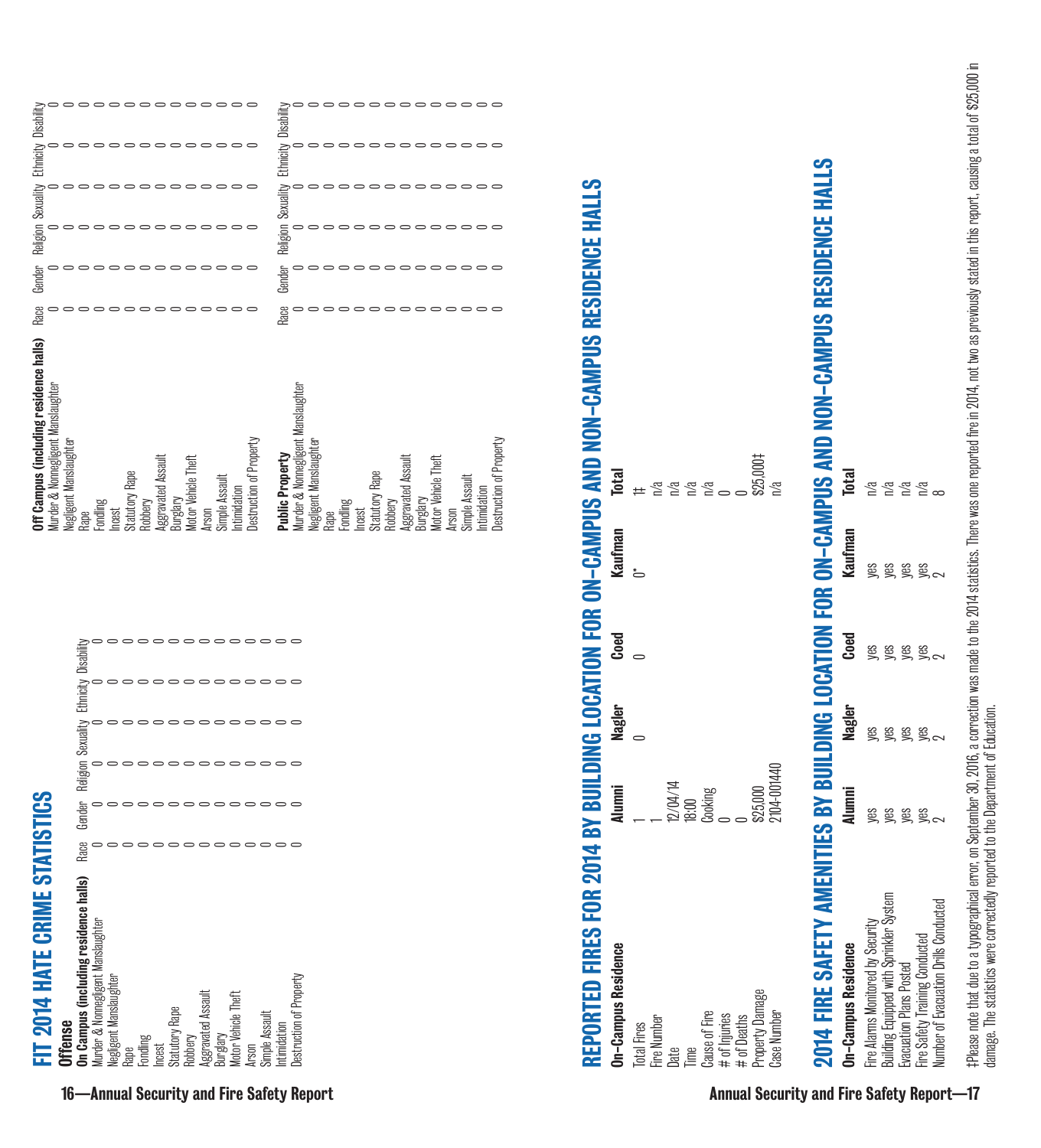| New Sex Offense Reporting 2014*<br>Manslaughter by Negligence<br>Nonforcible Sex Offense<br>Forcible Sex Offense<br><b>Aggravated Assault</b><br>Burglary<br>Motor Vehicle Theft<br><b>Statutory Rape</b><br><b>Domestic Violence</b><br>Dating Violence<br>Fondling<br>Incest<br>Rape<br>Stalking<br>Robbery<br>Arson | $\begin{array}{ccc} \textbf{On } \textbf{Campus} + \textbf{non} & \textbf{non} \\ \textbf{2013} & \textbf{2014} & \textbf{0} \\ \textbf{0} & \textbf{0} & \textbf{0} \\ \textbf{0} & \textbf{0} & \textbf{0} \\ \textbf{0} & \textbf{0} & \textbf{0} \end{array}$<br>------------<br>--------- | $\circ$ $\circ$ $\circ$<br>-------- | ------------                                           | $\circ \circ \circ \circ$<br>--------- | $\frac{1}{20}$ = $\frac{1}{20}$<br>------------   | the FBI's Unified Crime Reporting Program. Sex offenses<br>Reauthorization Act of 2013, the offenses of forcible and<br>are now reported as rape, fonding, incest, or statutory<br>non-forcible sex offenses were amended to conform to<br>t-There are no on-campus residence halls.<br>rape. |
|------------------------------------------------------------------------------------------------------------------------------------------------------------------------------------------------------------------------------------------------------------------------------------------------------------------------|------------------------------------------------------------------------------------------------------------------------------------------------------------------------------------------------------------------------------------------------------------------------------------------------|-------------------------------------|--------------------------------------------------------|----------------------------------------|---------------------------------------------------|-----------------------------------------------------------------------------------------------------------------------------------------------------------------------------------------------------------------------------------------------------------------------------------------------|
| FIT IN ITALY-FLORENCE STATISTICS<br>Domestic Violence<br><b>VAWA Offenses</b><br>Dating Violence<br>Stalking<br><b>Offense</b>                                                                                                                                                                                         | On Campus†<br>$\circ$ $\circ$<br>2014                                                                                                                                                                                                                                                          |                                     | Non-Campus Property<br>$\circ$ $\circ$ $\circ$<br>2014 |                                        | <b>Public Property</b><br>$\circ$ $\circ$<br>2014 | t-There are no on-campus residence halls.                                                                                                                                                                                                                                                     |
| Disciplinary Referrals-Weapons, Carrying, Possessing, etc.<br>Arrests-Weapons: Carrying, Possessing, etc.<br>Disciplinary Referrals: Drug Abuse Violations<br>Arrests: Liquor Law Violations<br>Disciplinary Referrals: Liquor Law Violations<br>Arrests and Disciplinary Referrals<br>Arrests: Drug Abuse Violations  | 000000<br>2014<br>000000<br>2013                                                                                                                                                                                                                                                               | ------<br>2013                      | ------<br>2014                                         | 000000<br>2013                         | ------<br>2014                                    |                                                                                                                                                                                                                                                                                               |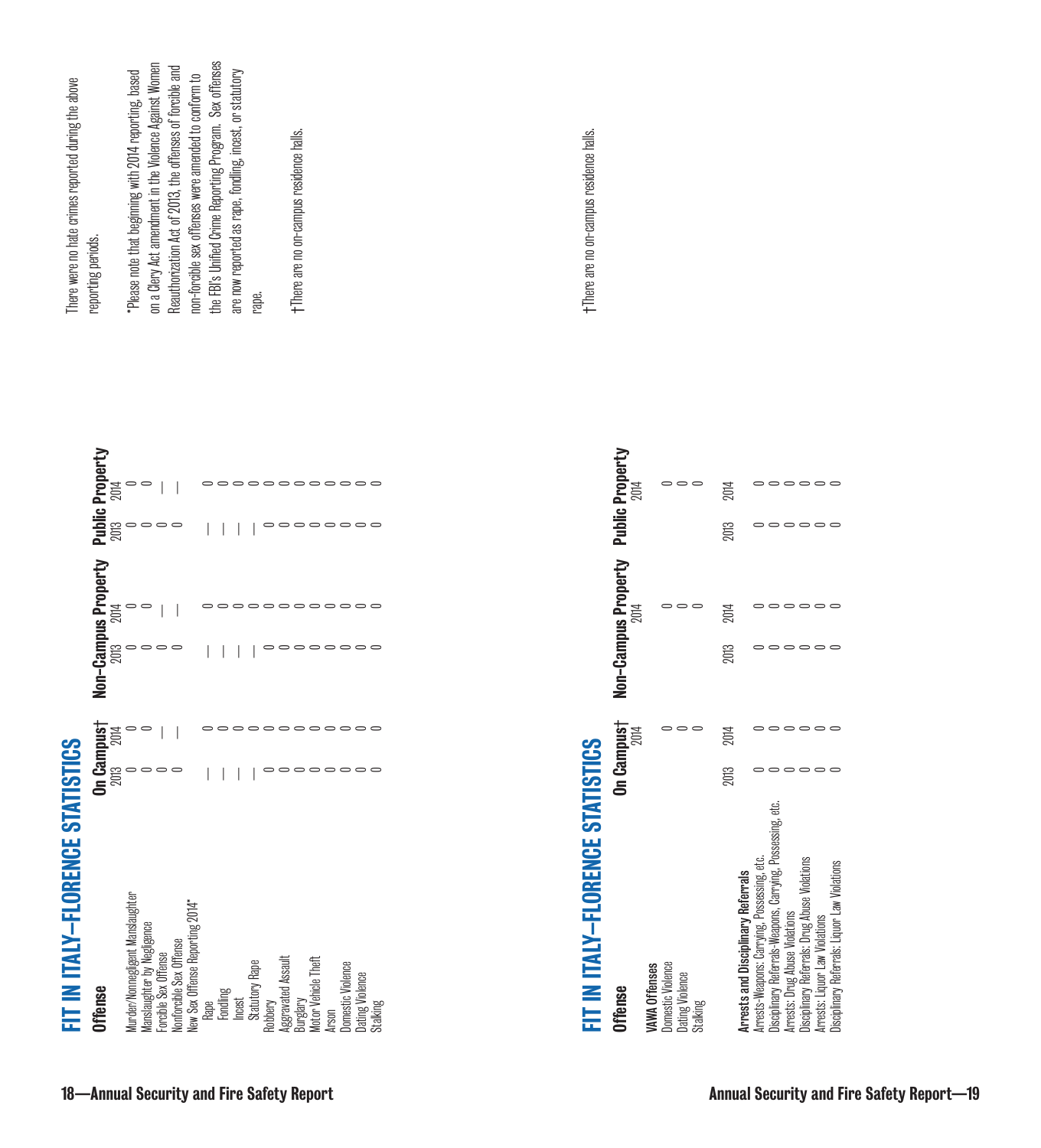| t-There are no on-campus residence halls.<br>t-There are no on-campus residence halls.<br>rape.<br><b>Public Property</b><br>------------<br>------<br>$\circ$ $\circ$<br>2014<br>2014<br>$\circ \circ \circ \circ$<br>---------<br>------<br>2013<br>Non-Campus Property<br>------<br>------------<br>$\circ$ $\circ$ $\circ$<br>2014<br>2014<br>---------<br>------<br>$\circ$ $\circ$ $\circ$<br>2013<br>On Campust<br>$\circ$ $\circ$<br>000000<br>------------<br>2014<br>2014<br>---------<br>000000<br>2013<br><b>SallSL</b><br>Disciplinary Referrals-Weapons, Carrying, Possessing, etc.<br>FIT IN ITALY-MILAN STAT<br>Arrests-Weapons: Carrying, Possessing, etc.<br>Disciplinary Referrals: Drug Abuse Violations<br>Arrests: Liquor Law Violations<br>Arrests and Disciplinary Referrals<br>Murder/Nonnegligent Manslaughter<br>New Sex Offense Reporting 2014*<br><b>Arrests: Drug Abuse Violations</b><br>Manslaughter by Negligence<br>Nonforcible Sex Offense<br>Forcible Sex Offense<br><b>Aggravated Assault</b><br>Burglary<br>Motor Vehicle Theft<br><b>Statutory Rape</b><br>Domestic Violence<br>Domestic Violence<br><b>VAWA Offenses</b><br>Dating Violence<br>Dating Violence<br>Stalking<br><b>Offense</b><br>Fondling<br>Incest<br>Rape<br>Stalking<br>Robbery<br>Arson | Disciplinary Referrals: Liquor Law Violations | FIT IN ITALY-MILAN STAT<br><b>Offense</b> | <b>ISTICS</b>                                                                                                                                                     |      | Non-Campus Property |      | <b>Public Property</b>          | There were no hate crimes reported during the above<br>reporting periods.                                                                                                                                                                                                                                                                                   |
|----------------------------------------------------------------------------------------------------------------------------------------------------------------------------------------------------------------------------------------------------------------------------------------------------------------------------------------------------------------------------------------------------------------------------------------------------------------------------------------------------------------------------------------------------------------------------------------------------------------------------------------------------------------------------------------------------------------------------------------------------------------------------------------------------------------------------------------------------------------------------------------------------------------------------------------------------------------------------------------------------------------------------------------------------------------------------------------------------------------------------------------------------------------------------------------------------------------------------------------------------------------------------------------------------|-----------------------------------------------|-------------------------------------------|-------------------------------------------------------------------------------------------------------------------------------------------------------------------|------|---------------------|------|---------------------------------|-------------------------------------------------------------------------------------------------------------------------------------------------------------------------------------------------------------------------------------------------------------------------------------------------------------------------------------------------------------|
|                                                                                                                                                                                                                                                                                                                                                                                                                                                                                                                                                                                                                                                                                                                                                                                                                                                                                                                                                                                                                                                                                                                                                                                                                                                                                                    |                                               |                                           | $\begin{array}{lll} \textbf{On } \textbf{Campus}^+\\ \textbf{2013} & 2014 \\ 0 & 0 \\ 0 & 0 \\ 0 & 0 \\ 0 & 0 \\ \end{array} \quad \  \  -\quad \  \  \, \square$ | 2013 | $\sum_{i=1}^{n}$    | 2013 | $\frac{1}{20}$ = $\frac{1}{20}$ | the FBI's Unified Crime Reporting Program. Sex offenses<br>on a Clery Act amendment in the Violence Against Women<br>Reauthorization Act of 2013, the offenses of forcible and<br>are now reported as rape, fonding, incest, or statutory<br>*Please note that beginning with 2014 reporting, based<br>non-forcible sex offenses were amended to conform to |
|                                                                                                                                                                                                                                                                                                                                                                                                                                                                                                                                                                                                                                                                                                                                                                                                                                                                                                                                                                                                                                                                                                                                                                                                                                                                                                    |                                               |                                           |                                                                                                                                                                   |      |                     |      |                                 |                                                                                                                                                                                                                                                                                                                                                             |
|                                                                                                                                                                                                                                                                                                                                                                                                                                                                                                                                                                                                                                                                                                                                                                                                                                                                                                                                                                                                                                                                                                                                                                                                                                                                                                    |                                               |                                           |                                                                                                                                                                   |      |                     |      |                                 |                                                                                                                                                                                                                                                                                                                                                             |
|                                                                                                                                                                                                                                                                                                                                                                                                                                                                                                                                                                                                                                                                                                                                                                                                                                                                                                                                                                                                                                                                                                                                                                                                                                                                                                    |                                               |                                           |                                                                                                                                                                   |      |                     |      |                                 |                                                                                                                                                                                                                                                                                                                                                             |
|                                                                                                                                                                                                                                                                                                                                                                                                                                                                                                                                                                                                                                                                                                                                                                                                                                                                                                                                                                                                                                                                                                                                                                                                                                                                                                    |                                               |                                           |                                                                                                                                                                   |      |                     |      |                                 |                                                                                                                                                                                                                                                                                                                                                             |
|                                                                                                                                                                                                                                                                                                                                                                                                                                                                                                                                                                                                                                                                                                                                                                                                                                                                                                                                                                                                                                                                                                                                                                                                                                                                                                    |                                               |                                           |                                                                                                                                                                   |      |                     |      |                                 |                                                                                                                                                                                                                                                                                                                                                             |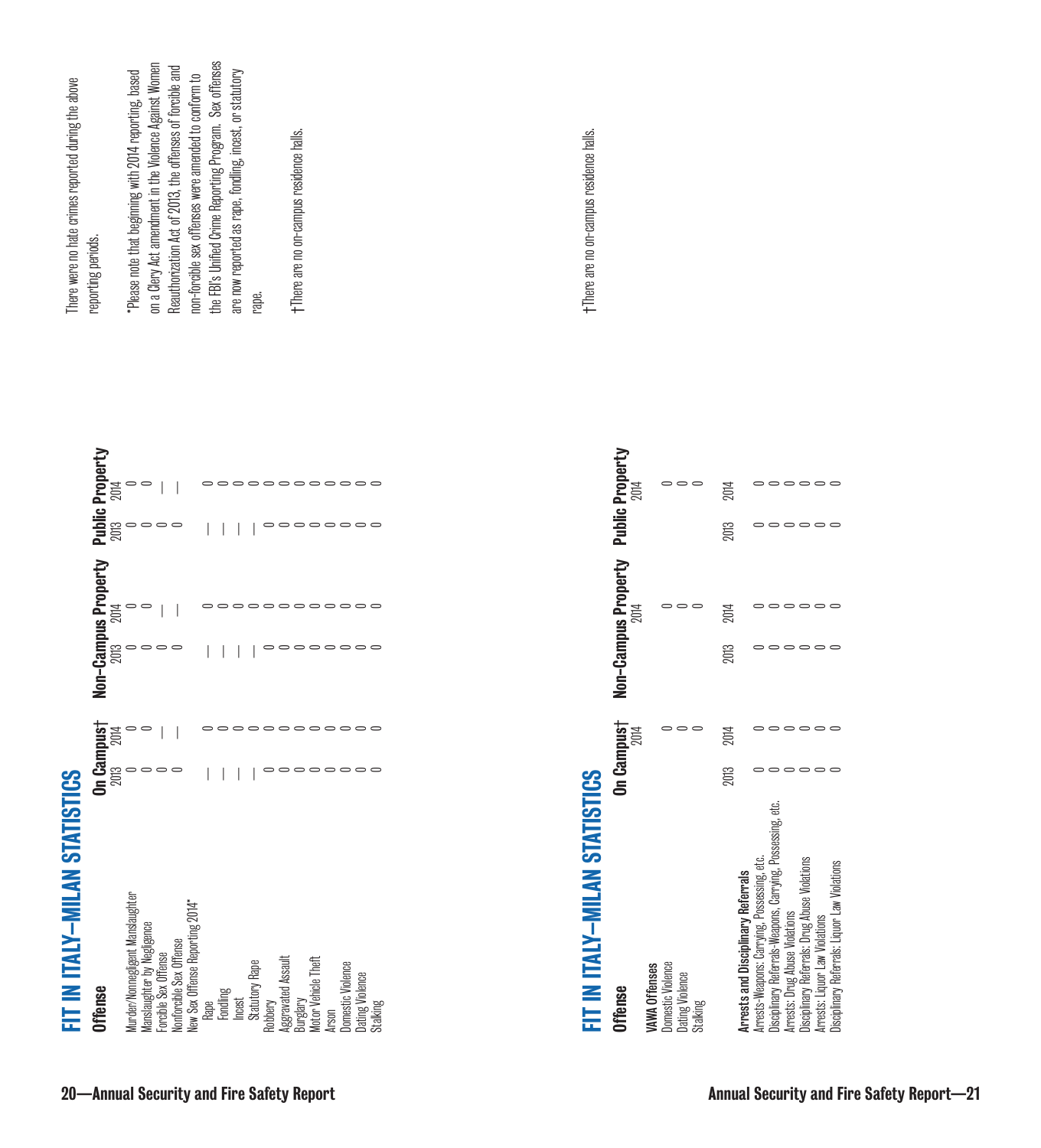

|              | <b>Located In</b> | <b>Business and Liberal Arts</b><br>Dubinsky Student Center<br><b>Center</b> | Pomerantz Center<br>Goodman Center<br><b>Feldman Center</b>          | <b>Conference Center</b><br>236 W 27 Street |
|--------------|-------------------|------------------------------------------------------------------------------|----------------------------------------------------------------------|---------------------------------------------|
| Room Locator | Room Number       | Begins with A<br><b>Begins with B</b>                                        | <b>Begins with E</b><br><b>Begins with D</b><br><b>Begins with C</b> | <b>Begins with SR</b><br>Begins with SF     |

CAMPUS MAP

**CAMPUS MAP** 

| <b>Phone Numbers</b>                 |                                |
|--------------------------------------|--------------------------------|
| <b>Public Safety, Room D442</b>      | <b>Emergency: 212 217,7777</b> |
|                                      | Office: 212 217.4999           |
| <b>Counseling Center, Room A212B</b> | 212 217.4260                   |
| Hoalth Ramvinge, Room MANO           | <b>919 917 4100</b>            |

Residential Life, 210 West 27 Street

Emergency: 212 217.7777 Office: 212 217.4999 Health Services, Room A402 212 217.4190 406 West 31 Street 212 217.3930 Enrollment Management and Student Success, Room B221 212 217.3800

Published by Communications and External Relations in association with Public Safety and Enrollment Management and Student Success